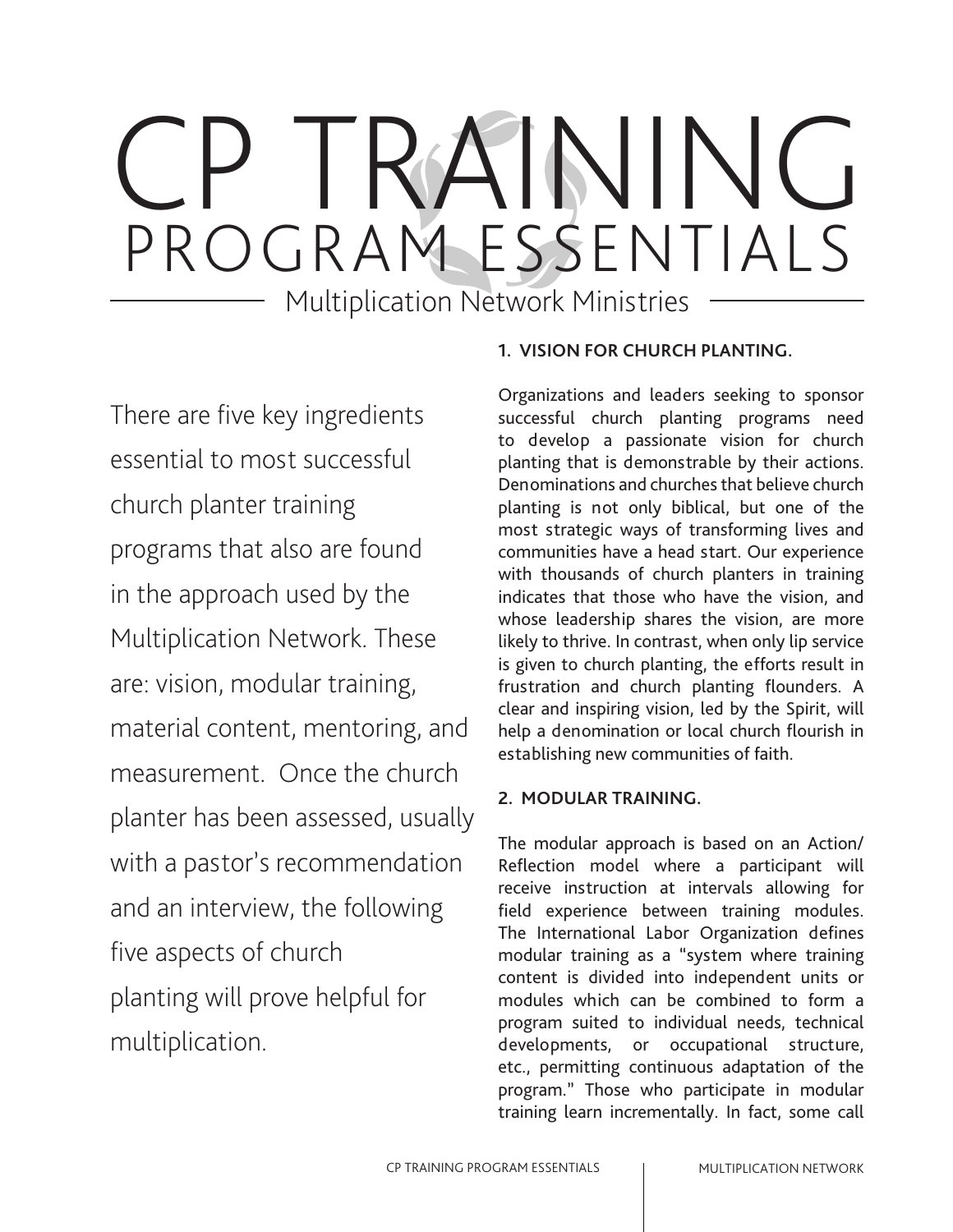this "just-in-time learning" as the participants put into practice what they learned between modules and then return to report on what happened.

The Multiplication Network Ministries system includes 12 months of church planter training for a total of 100 hours of instruction. Usually the participants gather for a full day per month, for example on a Saturday, and are trained in four or five topics. Then they return to work for a month before receiving the next training. As explained above, the great advantage of the modular approach is allowing the church planter to return with questions and to see their very practical need for more skills and knowledge. The modules are sequential, presenting the next degree of church planting complexity after the simpler issues are learned and implemented. The descriptor "Action/Reflection Model" is useful because it emphasizes the benefit of pausing to learn and reflect on the current activities needed to plant the church. This high frequency of meeting helps with peer accountability and mutual encouragement as well. This is very effective for church multiplication.

### **3. MATERIAL CONTENT.**

The content of the training process involves more than just the curriculum. In some training contexts there is a tendency to over-value the curriculum. The MNM approach is to emphasize the content of all that happens in and between modules. What happens outside of the modular training is just as important to the growth of the church planter.

Many of the characteristic elements in MNM's material content are not unique to MNM if taken alone. The elements are like beads on a necklace that can also be found on other necklaces, but the order and pattern makes it unique. The following highlights some of the components found in the MNM content.

**a. Contextualized curriculum:** The MNM material follows three key axes: the man, the message and the method. The first element (man) has to do with the church planter and his own spiritual and skill development throughout the program. The second element (the message) has to do with the content of the Gospel message and the manifold ways of presenting, proclaiming and modeling it. The third element (the method) has to do with a holistic understanding of the church in its community context and the communication of the Gospel to the wider culture.

The material is designed specifically to establish a new community of faith. The initial content deals with how to research a community demographic, how to make new contacts and how to make a basic gospel presentation. Later content includes higher level skills regarding discipleship, small group leadership and strategies to serve the local community according to its needs.

**b. Practical skill development:** We do not just transmit information or academic material during the training. We also emphasize the development of practical skills for church planting, such as knowing how to research and interpret a community's demographics, serve a community according to its felt needs, make new contacts, present the Gospel in contextualized ways, lead small group Bible studies, resolve conflicts, train other leaders, lead worship services, work in teams, preach, develop strategic plans, and create a budget among other things.

Demonstrations of the practical skills are carried out in a public setting. For example, the church planters are taught to lead an inductive Bible Study. They learn how to work with the text and write their own study. Then they prepare the inductive questions and actually demonstrate the study with a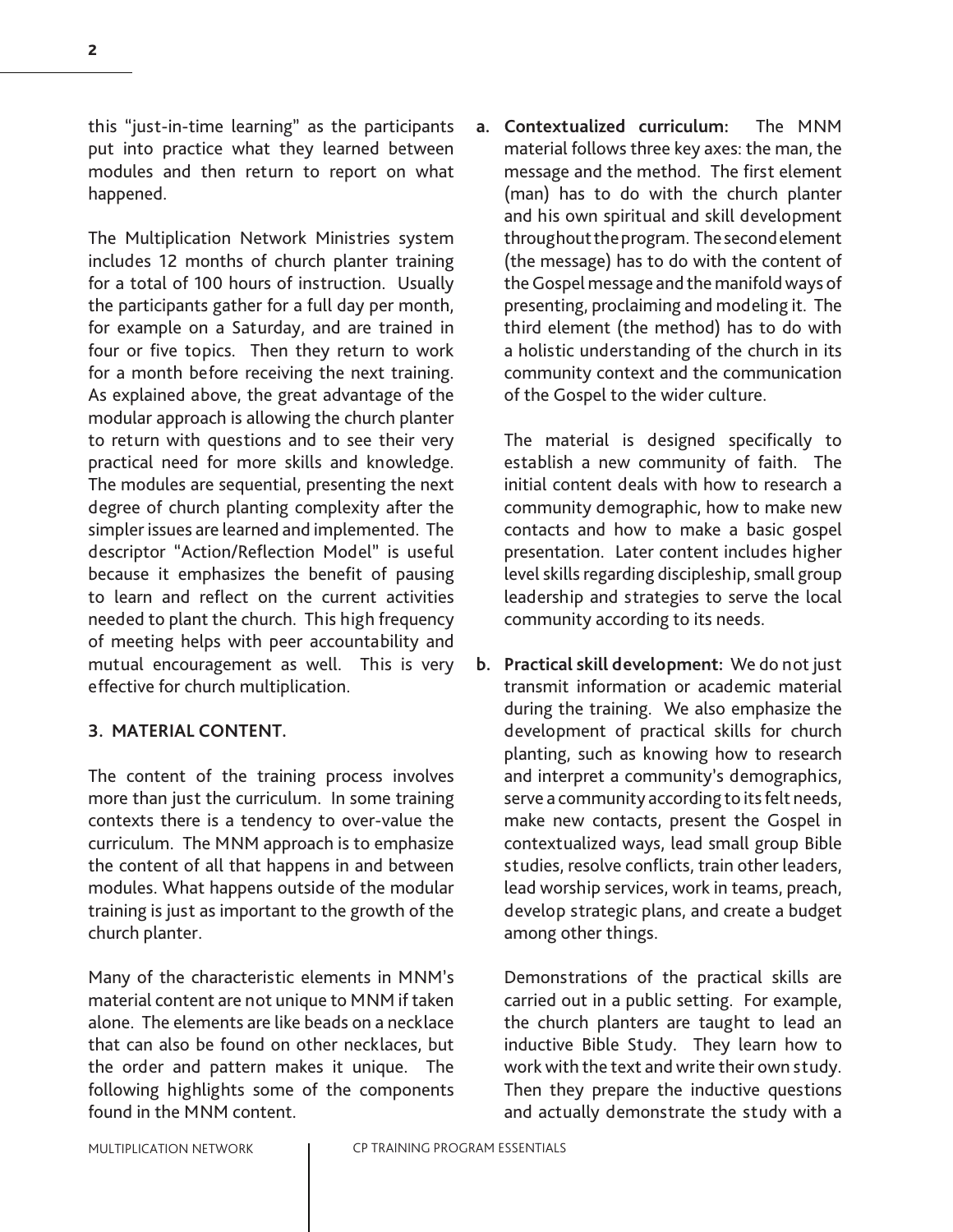small group in front of their peers. A friendly environment is nurtured so the planters feel comfortable as they practice. The facilitator and peers then make comments for the skills to be honed. Repeating the skill throughout several modules assures the planter's constant improvement with this basic but critical church planter skill.

The teaching of skills is both diachronic and synchronic. Skills are learned in the order they will be needed, but once a skill is learned they continue to be sharpened as new ones are grasped. For example, when church planters are learning to train other leaders, they still continue to hone the skill of making new contacts.

- **c. Action Plans:** Each training session concludes with action plans prepared by the church planter or church leader. They must finish each day of training knowing the answer to the question− "What's next?" or "What do I do now?" These action plans can be presented to the class and accountability for those plans is factored into the next session.
- **d. Inductive Methodology:** Our preferred teaching style is to ask questions and allow participants to discover the answers in small group settings. There is a mix of presentation, dialogue and inductive learning, but the inductive methodology is of highest value, especially when learning how to lead small group Bible studies. Learning takes place between peers after biblically-based content has been presented by a skilled and experienced instructor.
- **e. Holistic Community Project:** During the training each church planter is taught how to put together a community project and implement it as part of his or her training. As the planter conducts surveys and demographic studies, the felt needs of the

community are discovered. The planter is provided with some strategic planning tools to become immersed in the community and thus more able to demonstrate the love of Christ.

# **4. MENTORING.**

The Multiplication Network requires each church planter to have a mentor. This will usually be the pastor of the mother church or someone assigned by the pastor to accompany the church planter in the new endeavor for a year. The mentor is required to meet monthly, between modules, with the church planter. This meeting will preferably be at the church planter's location of work and includes a time of sharing experiences and praying together. MNM has developed training for these mentors and a mentor's log and suggested questions to ask during the mentoring session. The questions cover three general areas: personal growth, family life, and the ministry of church planting itself.

A key ingredient of this aspect of the program is the attitude of the mentor. The mentor is there to encourage the planter and help him or her be successful and should take a serious and compassionate role in accompanying the church planter in this Kingdom enterprise. We do not intend this aspect of the program design to just be an extra hoop that the planter has to go through. It is intended to give the church planter a greater probability of success. This also helps to solve one of the greatest problems in church planting− loneliness.

## **5. MEASUREMENT.**

MNM encourages measuring the outcomes of the church planter's work. Accountability is a key practice in the church planting program and participants must report on the outcomes of their work. At each module the planter must submit a monthly report with specific metrics to